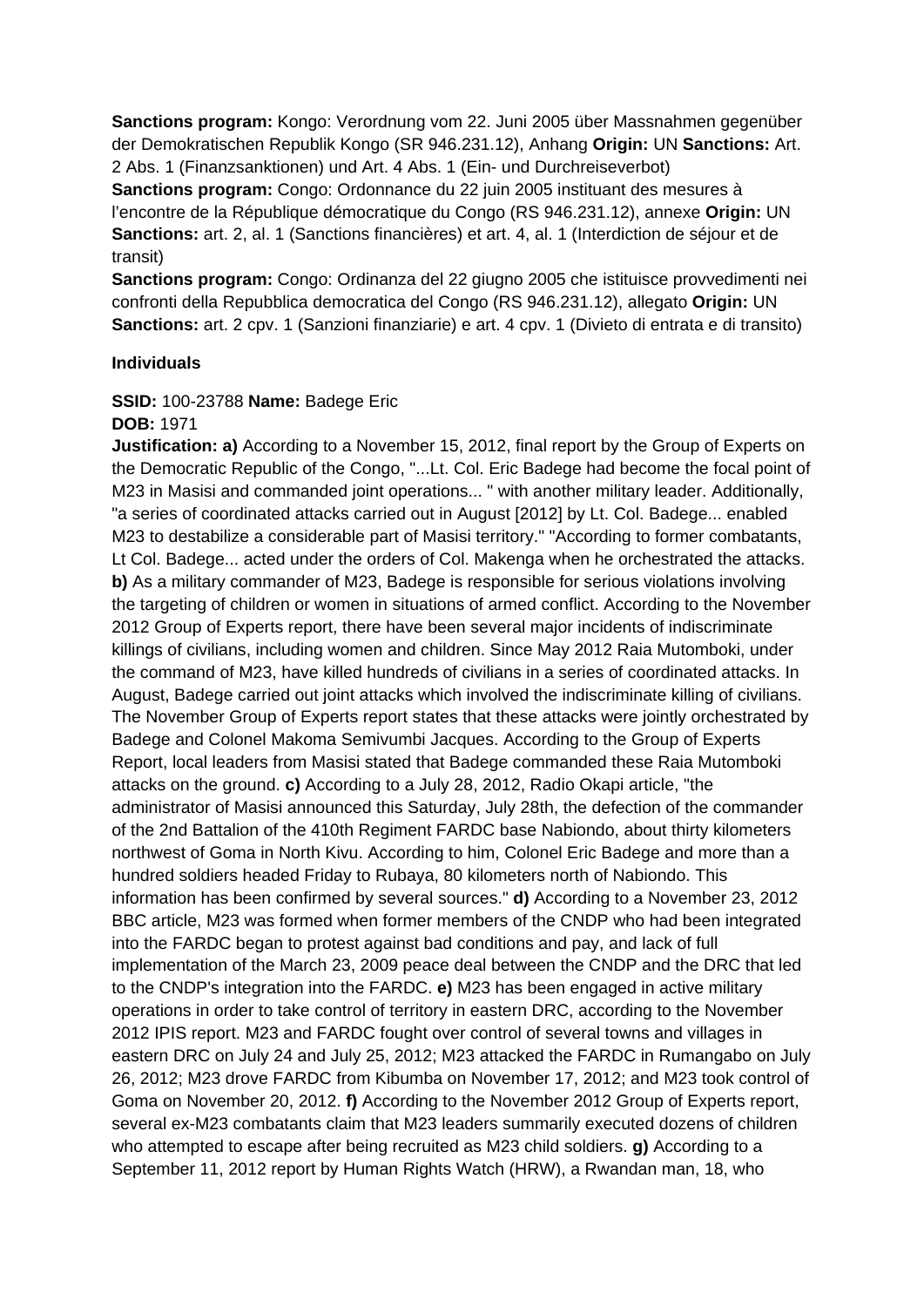escaped after being forcibly recruited in Rwanda told HRW that he witnessed the execution of a 16-year old boy from his M23 unit who had tried to flee in June. The boy was captured and beaten to death by M23 fighters in front of the other recruits. An M23 commander who ordered his killing then allegedly told the other recruits "[h]e wanted to abandon us," as an explanation for why the boy had been killed. The report also states that witnesses claimed that at least 33 new recruits and other M23 fighters were summarily executed when they attempted to flee. Some were tied up and shot in front of other recruits as an example of the punishment they could receive. One young recruit told HRW, "[w]hen we were with M23, they said [we had a choice] and could stay with them or we could die. Lots of people tried to escape. Some were found and then that was immediately their death." **Modifications:**  Listed on 5 Feb 2013

### **SSID:** 100-23793 **Name:** Runiga Jean-Marie Lugerero

### **DOB:** 1960 (approximately)

**Justification: a)** A July 9, 2012 document signed by M23 leader Sultani Makenga named Runiga as the coordinator of the political wing of M23. According to the document, Runiga's appointment was prompted by the need to ensure the visibility of the M23 cause. **b)** Runiga is named as the "President" of the M23 in postings on the group's website. His leadership role is corroborated by the November 2012 Group of Experts report, which refers to Runiga as the "leader of the M23". **c)** According to a December 13, 2012 Associated Press article, Runiga showed the Associated Press a list of demands that he said will be presented to the Congolese government. Included in the demands are the resignation of Kabila and the dissolution of the national assembly. Runiga indicated that if given the opportunity, M23 could retake Goma. "And at this time we will not retreat," Runiga told the Associated Press. He also indicated that M23's political branch should resume its control of Goma as a precondition to negotiations. "I think our members who are in Kampala represent us. In due time I will be there, too. I am waiting for things to be organized and when Kabila will be there, I will go, too," Runiga said. **d)** According to a November 26, 2012 Le Figaro article, Runiga met with DRC President Kabila on November 24, 2012 to begin discussions. Separately, in an interview with Le Figaro, Runiga stated, "M23 is composed primarily of former FARDC military members who defected to protest the non-respect of the March 23, 2009 accords." He added, "M23's soldiers are deserters from the army who left with their arms in hand. Recently, we recovered a lot of equipment from a military base in Bunagana. For the moment, this allows us to regain territory each day and to repel all the attacks from the FARDC… Our revolution is Congolese, led by the Congolese, for the Congolese people." **e)**  According to a November 22, 2012 Reuters article, Runiga stated that M23 had the capacity to hang on to Goma after M23's forces were bolstered by mutinying Congolese soldiers from the FARDC: "Firstly we have a disciplined army, and also we have the FARDC soldiers who've joined us. They're our brothers, they'll be retrained and recycled then we'll work with them." **f)** According to a November 27, 2012 article published in The Guardian, Runiga indicated that M23 would refuse to obey a call by regional leaders of the International Conference of the Great Lakes to leave Goma in order to pave the way for peace talks. Instead, Runiga stated that M23's withdrawal from Goma would be the result, not a precondition, of negotiation. **g)** According to the 15 November 2012 Final Report of the Group of Experts, Runiga led a delegation that travelled to Kampala, Uganda on July 29, 2012 and finalized the M23 movement's 21-point agenda ahead of anticipated negotiations at the International Conference on the Great Lakes Region. **h)** According to a November 23, 2012 BBC article, M23 was formed when former members of the CNDP who had been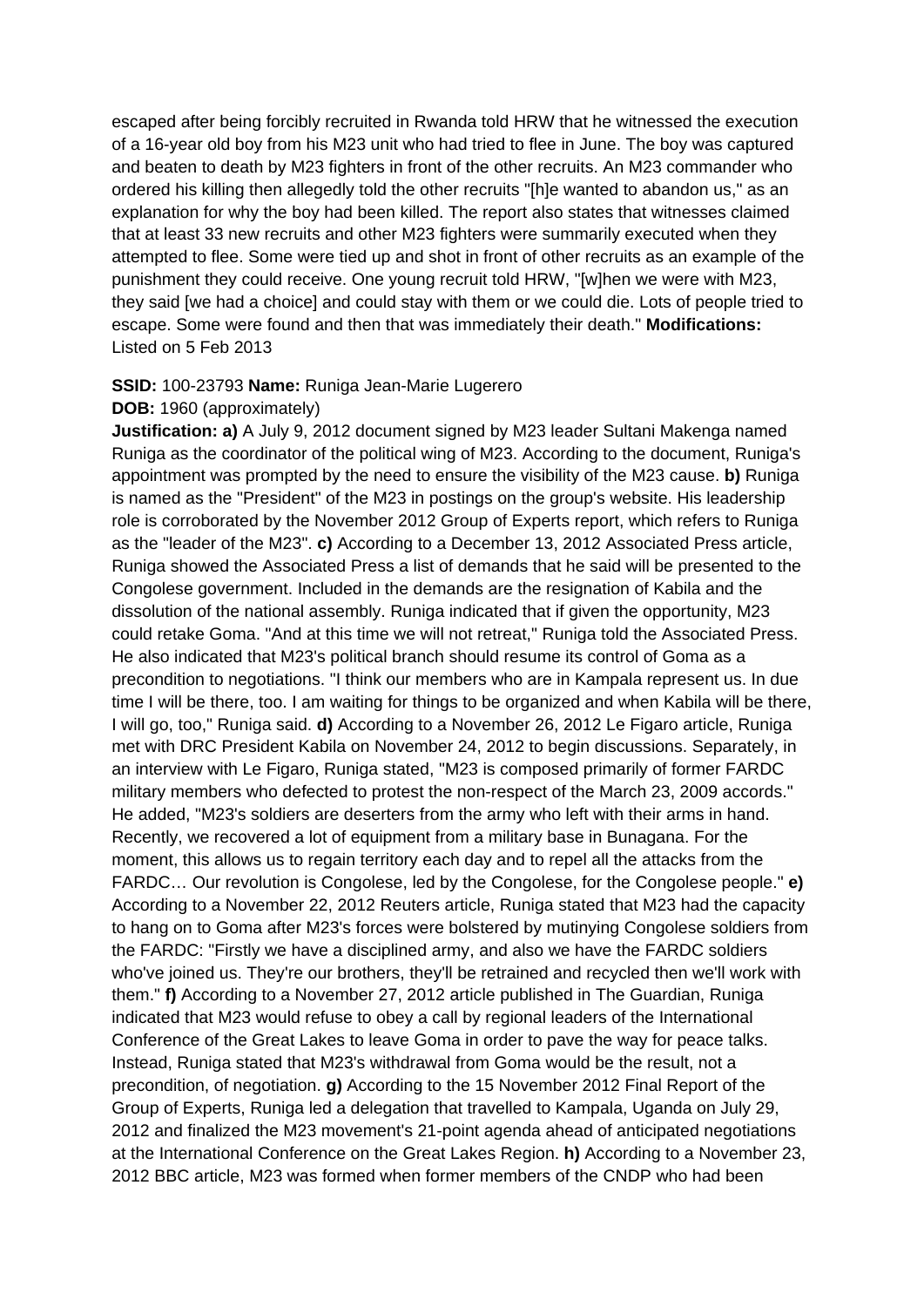integrated into the FARDC began to protest against bad conditions and pay, and lack of full implementation of the March 23, 2009 peace deal between the CNDP and the DRC that led to the CNDP's integration into the FARDC. **i)** M23 has been engaged in active military operations in order to take control of territory in eastern DRC, according to the November 2012 IPIS report. M23 and FARDC fought over control of several towns and villages in eastern DRC on July 24 and July 25, 2012; M23 attacked the FARDC in Rumangabo on July 26, 2012; M23 drove FARDC from Kibumba on November 17, 2012; and M23 took control of Goma on November 20, 2012. **j)** According to the November 2012 Group of Experts report, several ex-M23 combatants claim that M23 leaders summarily executed dozens of children who attempted to escape after being recruited as M23 child soldiers. **k)** According to a September 11, 2012 report by Human Rights Watch (HRW), a Rwandan man, 18, who escaped after being forcibly recruited in Rwanda told HRW that he witnessed the execution of a 16-year old boy from his M23 unit who had tried to flee in June. The boy was captured and beaten to death by M23 fighters in front of the other recruits. An M23 commander who ordered his killing then allegedly told the other recruits "[h]e wanted to abandon us," as an explanation for why the boy had been killed. The report also states that witnesses claimed that at least 33 new recruits and other M23 fighters were summarily executed when they attempted to flee. Some were tied up and shot in front of other recruits as an example of the punishment they could receive. One young recruits told HRW, "[w]hen we were with M23, they said [we had a choice] and could stay with them or we could die. Lots of people tried to escape. Some were found and then that was immediately their death. **Modifications:** Listed on 5 Feb 2013

# **SSID:** 100-3099 **Name:** Bwambale Frank Kakolele

**Good quality a.k.a.: a)** Frank Kakorere **b)** Frank Kakorere Bwambale **Nationality:** Congo DR

**Justification:** FARDC General, without posting as of June 2011. Left the CNDP in January 2008. As of June 2011, resides in Kinshasa. Since 2010, Kakolele has been involved in activities apparently on behalf of the DRC government's Programme de Stabilisation et Reconstruction des Zones Sortant des Conflits Armés (STAREC), including participation in a STAREC mission to Goma and Beni in March 2011. Former RCD-ML leader, exercising influence over policies and maintaining command and control over the activities of RCD-ML forces, one of the armed groups and militias referred to in paragraph 20 of Res. 1493 (2003), responsible for trafficking of arms, in violation of the arms embargo.

# **SSID:** 100-3106 **Name:** Iyamuremye Gaston

**Title:** Brigadier General **DOB:** 1948 **POB: a)** Musanze District (Northern Province), Rwanda **b)** Ruhengeri, Rwanda **Good quality a.k.a.: a)** Rumuli **b)** Byiringiro **c)** Victor Rumuli **d)**  Victor Rumuri **e)** Michel Byiringiro **Nationality:** Rwanda

**Justification:** According to multiple sources, including the UNSC DRC Sanctions Committee's Group of Experts, Gaston Iyamuremye is the second vice president of the FDLR and is considered a core member of the FDLR military and political leadership. Gaston Iyamuremye also ran Ignace Murwanashyaka's (President of the FDLR) office in Kibua, DRC until December 2009. **Other information:** FDLR President and 2nd Vice-President of FDLR-FOCA. As of June 2011, based at Kalonge, North Kivu Province.

## **SSID:** 100-3122 **Name:** Kakwavu Bukande Jérôme

**POB:** Goma **Good quality a.k.a.: a)** Jérôme Kakwavu **b)** Commandant Jérôme **Nationality:** Congo DR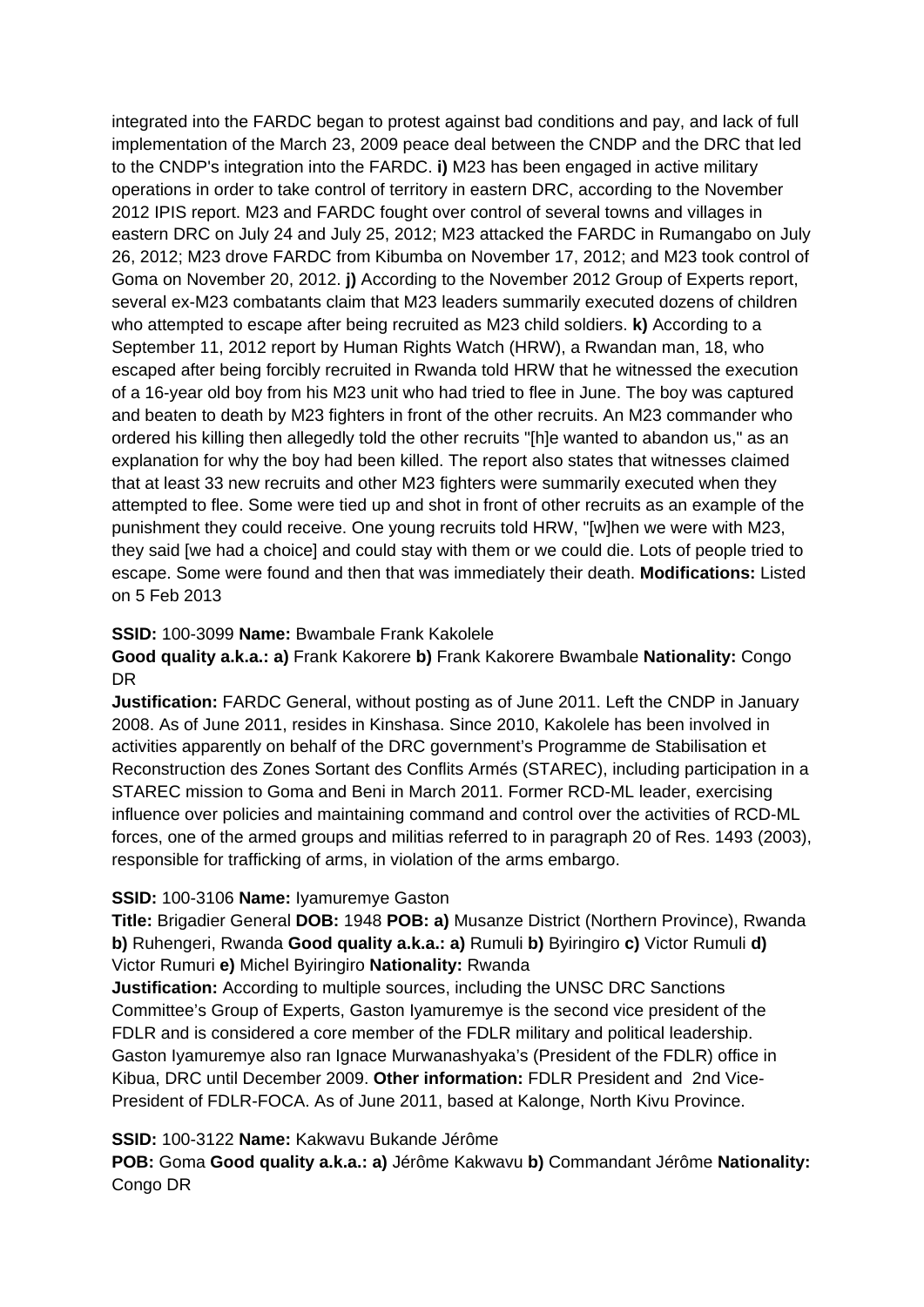**Justification:** Former President of UCD/FAPC. FAPC's control of illegal border posts between Uganda and the DRC – a key transit route for arms flows. As President of the FAPC, he exercised influence over policies and command and control over the activities of FAPC forces, which were involved in arms trafficking and, consequently, in violations of the arms embargo. According to the Office of the SRSG on Children and Armed Conflict, he was responsible for recruitment and use of children in Ituri in 2002. One of five senior FARDC officers who had been accused of serious crimes involving sexual violence and whose cases the Security Council had brought to the Government's attention during its visit in 2009. **Other information:** Given the rank of General in the FARDC in December 2004. As of June 2011, detained in Makala Prison in Kinshasa. On 25 March 2011, the High Military Court in Kinshasa opened a trial against Kakwavu for war crimes.

# **SSID:** 100-3131 **Name:** Katanga Germain

# **Nationality:** Congo DR

**Justification:** FRPI chief. Involved in weapons transfers, in violation of the arms embargo., According to the Office of the SRSG on Children and Armed Conflict, he was responsible for recruitment and use of children in Ituri from 2002 to 2003. **Other information:** Appointed General in the FARDC in December 2004. Handed over by the Government of the DRC to the International Criminal Court on 18 October 2007. His trial began in November 2009.

# **SSID:** 100-3136 **Name:** Lubanga Thomas

# **POB:** Ituri **Nationality:** Congo DR

**Justification:** President of the UPC/L, one of the armed groups and militias referred to in paragraph 20 of Res.1493 (2003), involved in the trafficking of arms, in violation of the arms embargo. According to the Office of the SRSG on Children and Armed Conflict, he was responsible for recruitment and use of children in Ituri from 2002 to 2003. **Other information:** Arrested in Kinshasa in March 2005 for UPC/L involvement in human rights abuses violations. Transferred to the ICC by the DRC authorities on 17 March 2006. His trial began in January 2009 and is due to close in 2011.

# **SSID:** 100-3150 **Name:** Mandro Khawa Panga

**DOB:** 20 Aug 1973 **POB:** Bunia **Good quality a.k.a.: a)** Kawa Panga **b)** Kawa Panga Mandro **c)** Kawa Mandro **d)** Yves Andoul Karim **e)** Mandro Panga Kahwa **f)** Yves Khawa Panga Mandro **g)** Chief Kahwa **h)** Kawa **Nationality:** Congo DR

**Justification:** Ex-President of PUSIC, one of the armed groups and militias referred to in paragraph 20 of Res. 1493 (2003) involved in arms trafficking, in violation of the arms embargo., According to the Office of the SRSG on Children and Armed Conflict, he was responsible for recruitment and use of children from 2001 to 2002. **Other information:** Placed in prison in Bunia in April 2005 for sabotage of the Ituri peace process. Arrested by Congolese authorities in October 2005, acquitted by the Court of Appeal in Kisangani, subsequently transferred to the judicial authorities in Kinshasa on new charges of crimes against humanity, war crimes, murder, aggravated assault and battery. As of June 2011 detained at makala Central Prison, Kinshasa.

## **SSID:** 100-3166 **Name:** Mbarushimana Callixte

**DOB:** 24 Jul 1963 **POB:** Ndusu/Ruhengeri Northern Province, Rwanda **Nationality:** Rwanda

**Justification:** Executive Secretary of the FDLR and Vice-President of the FDLR military high command until his arrest. Political/Military leader of a foreign armed group operating in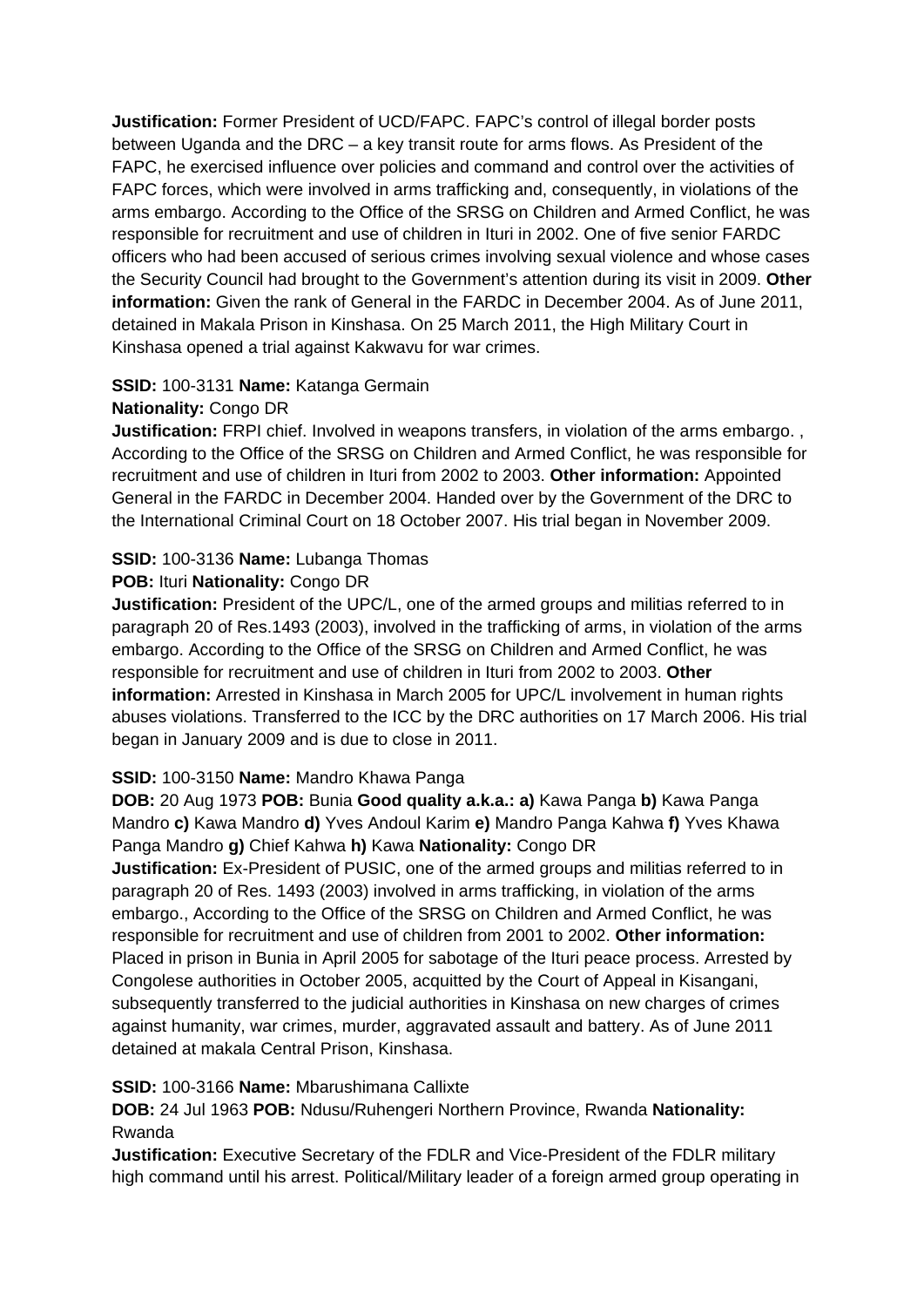the Democratic Republic of the Congo, impeding the disarmament and the voluntary repatriation and resettlement of combatants, per Security Council resolution 1857 (2008) OP 4 (b). **Other information:** Arrested in Paris on 3 October 2010 under ICC warrant for war crimes and crimes against humanity committed by FDLR troops in the Kivus in 2009 and transferred to The Hague on 25 January 2011.

# **SSID:** 100-3177 **Name:** Mpano Iruta Douglas

**DOB: a)** 28 Dec 1965 **b)** 29 Dec 1965 **POB: a)** Bashali, Masisi **b)** Congo DR **c)** Uvira **Good quality a.k.a.: a)** Mpano **b)** Douglas Iruta Mpamo **Nationality:** Congo DR **Justification:** Owner/Manager of the Compagnie Aérienne des Grands Lacs and of Great Lakes Business Company, whose aircraft were used to provide assistance to armed groups and militias referred to in paragraph 20 of Res.1493 (2003). Also responsible for disguising information on flights and cargo apparently to allow for the violation of the arms embargo. **Other information:** As of June 2011, resides in Gisenyi, Rwanda. No known occupation since two of the planes managed by Great Lakes Business Company (GLBC) crashed.

# **SSID:** 100-3193 **Name:** Mudacumura Sylvestre

**Good quality a.k.a.: a)** Radja **b)** Mupenzi Bernard **c)** General Major Mupenzi **d)** General Mudacumura **Nationality:** Rwanda

**Justification:** FDLR Commander, exercising influence over policies, and maintaining command and control over the activities of FDLR forces, one of the armed groups and militias referred to in paragraph 20 of Res. 1493 (2003), involved in trafficking of arms, in violation of the arms embargo. Mudacumura (or staff) was in telephone communication with FDLR leader Murwanashyaka in Germany, including at the time of the Busurungi Massacre May 2009, and military commander Major Guillaume during Umoja Wetu and Kimia II operations in 2009. According to the Office of the SRSG on Children and Armed Conflict, he was responsible for 27 cases of recruitment and use of children by troops under his command in North Kivu from 2002 to 2007. **Other information:** Military commander of FDLR-FOCA, also political 1st Vice-President and head of FOCA High Command, thus combining overall military and political command functions since the arrest of FDLR leaders in Europe. As of June 2011, based at Kikoma forest, near Bogoyi, Walikale, North Kivu.

# **SSID:** 100-3203 **Name:** Mugaragu Leodomir

**DOB: a)** 1954 **b)** 1953 **POB: a)** Kigali, Rwanda **b)** Rushashi (Northern Province), Rwanda **Good quality a.k.a.: a)** Manzi Leon **b)** Leo Manzi

**Justification:** According to open source and official reporting, Leodomir Mugaragu is the Chief of Staff of the Forces Combattantes Abucunguzi/Combatant Force for the Liberation of Rwanda (FOCA), the FDLR's armed wing. According to official reporting Mugaragu is a senior planner for FDLR's military operations in the eastern DRC. **Other information:** FDLR-FOCA Chief of Staff, in charge of administration. As of June 2011, based at the FDLR HQ at Kikoma forest, Bogoyi, Walikale, North Kivu.

# **SSID:** 100-3217 **Name:** Mukulu Jamil

**DOB: a)** 1965 **b)** 1 Jan 1964 **POB:** Ntoke Village, Ntenjeru Sub County, Kayunga District, Uganda **Good quality a.k.a.: a)** Professor Musharaf **b)** Steven Alirabaki **c)** David Kyagulanyi **d)** Musezi Talengelanimiro **e)** Mzee Tutu **f)** Abdullah Janjuaka **g)** Alilabaki Kyagulanyi **h)** Hussein Muhammad **i)** Nicolas Luumu **j)** Talengelanimiro **Nationality: Uganda** 

**Justification:** According to open-source and official reporting, including the UNSC DRC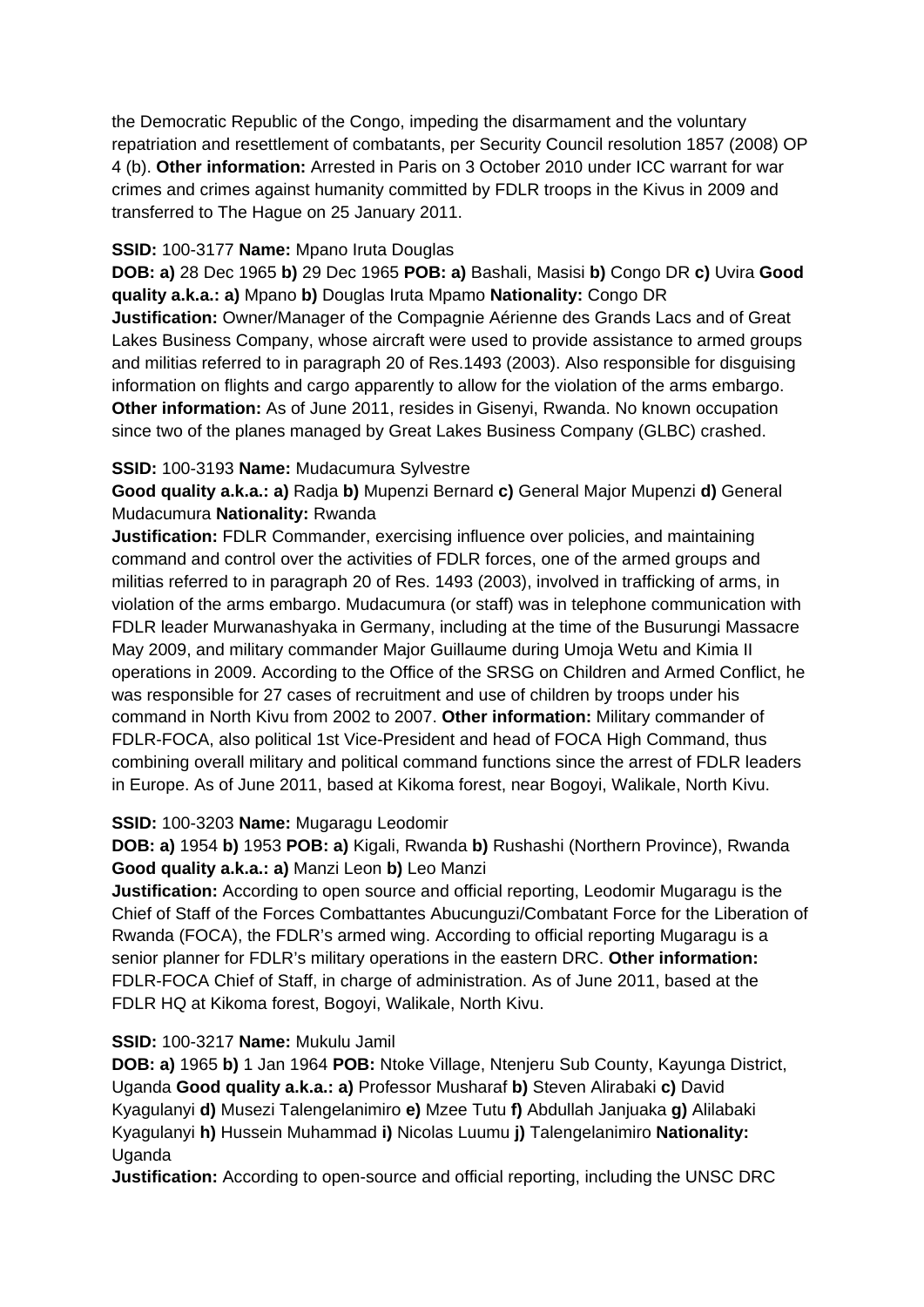Sanctions Committee's Group of Experts' reports, Mr. Jamil Mukulu is the military leader of the Allied Democratic Forces (ADF), a foreign armed group operating in the DRC that impedes the disarmament and voluntary repatriation or resettlement of ADF combatants, as described in paragraph 4 (b) of resolution 1857 (2008)., The UNSC DRC Sanction Committee's Group of Experts has reported that Mukulu has provided leadership and material support to the ADF, an armed group operating in the territory of the DRC. According to multiple sources including the UNSC DRC Sanctions Committee's Group of Experts' reports, Jamil Mukulu has also continued to exercise influence over the policies, provided financing, and maintained direct command and control over the activities of, ADF forces in the field, including overseeing links with international terrorist networks. **Other information:** Title: Head of the Allied Democratic Forces (ADF) Alt.Title: Commander, Allied Democratic Forces

## **SSID:** 100-3237 **Name:** Mujyambere Leopold

**DOB: a)** 17 Mar 1962 **b)** 1966 (approximately) **POB:** Kigali, Rwanda **Good quality a.k.a.: a)**  Musenyeri **b)** Achille **c)** Frere Petrus Ibrahim **Nationality:** Rwanda **Justification:** Commander of the Second Division of FOCA/the Reserve Brigades (an FDLR armed branch). Military leader of a foreign armed group operating in the Democratic Republic of the Congo, impeding the disarmament and the voluntary repatriation and resettlement of combatants, per Security Council resolution 1857 (2008) OP 4 (b). In evidence collated by the UNSC DRC Sanctions Committee Group of Experts, detailed in its report of 13 February 2008, girls recovered from FDLR-FOCA had previously been abducted and sexually abused. Since mid-2007, FDLR-FOCA, which previously recruited boys in their mid to late teens, has been forcefully recruiting youth from the age of 10 years. The youngest are then used as escorts, and older children are deployed as soldiers on the frontline, per Security Council resolution 1857 (2008) OP4 (d) and (e). **Other information:** As of June 2011, Commander of the South Kivu operational sector now called «Amazon» of FDLR-FOCA. Based at Nyakaleke (south-east of Mwenga, South Kivu).

## **SSID:** 100-3249 **Name:** Murwanashyaka Ignace

**Title:** Dr. **DOB:** 14 May 1963 **POB: a)** Butera, Rwanda **b)** Ngoma, Butare, Rwanda **Good quality a.k.a.:** Ignace **Nationality:** Rwanda

**Justification:** President of FDLR, and supreme commander of the FDLR armed forces exercising influence over policies, and maintaining command and control over the activities of FDLR forces, one of the armed groups and militias referred to in paragraph 20 of Res. 1493 (2003), involved in trafficking of arms, in violation of the arms embargo. In telephone communication with FDLR military field commanders (including during the Busurungi May 2009 massacre); gave military orders to the high command; involved in coordinating the transfer of arms and ammunition to FDLR units and relaying specific instructions for use; managing large sums of money raised through illicit sale of natural resources in areas of FDLR control. According to the Office of the SRSG on Children and Armed Conflict, he held command responsibility as President and military commander of FDLR for recruitment and use of children by the FDLR in Eastern Congo. **Other information:** Arrested by German authorities on 17 November 2009. Replaced by Gaston Iamuremye, alias «Rumuli» as President of FDLR-FOCA. Murwanashyaka's trial for war crimes and crimes against humanity committed by FDLR troops in DRC in 2008 and 2009 began on 4 May 2011 in a German court.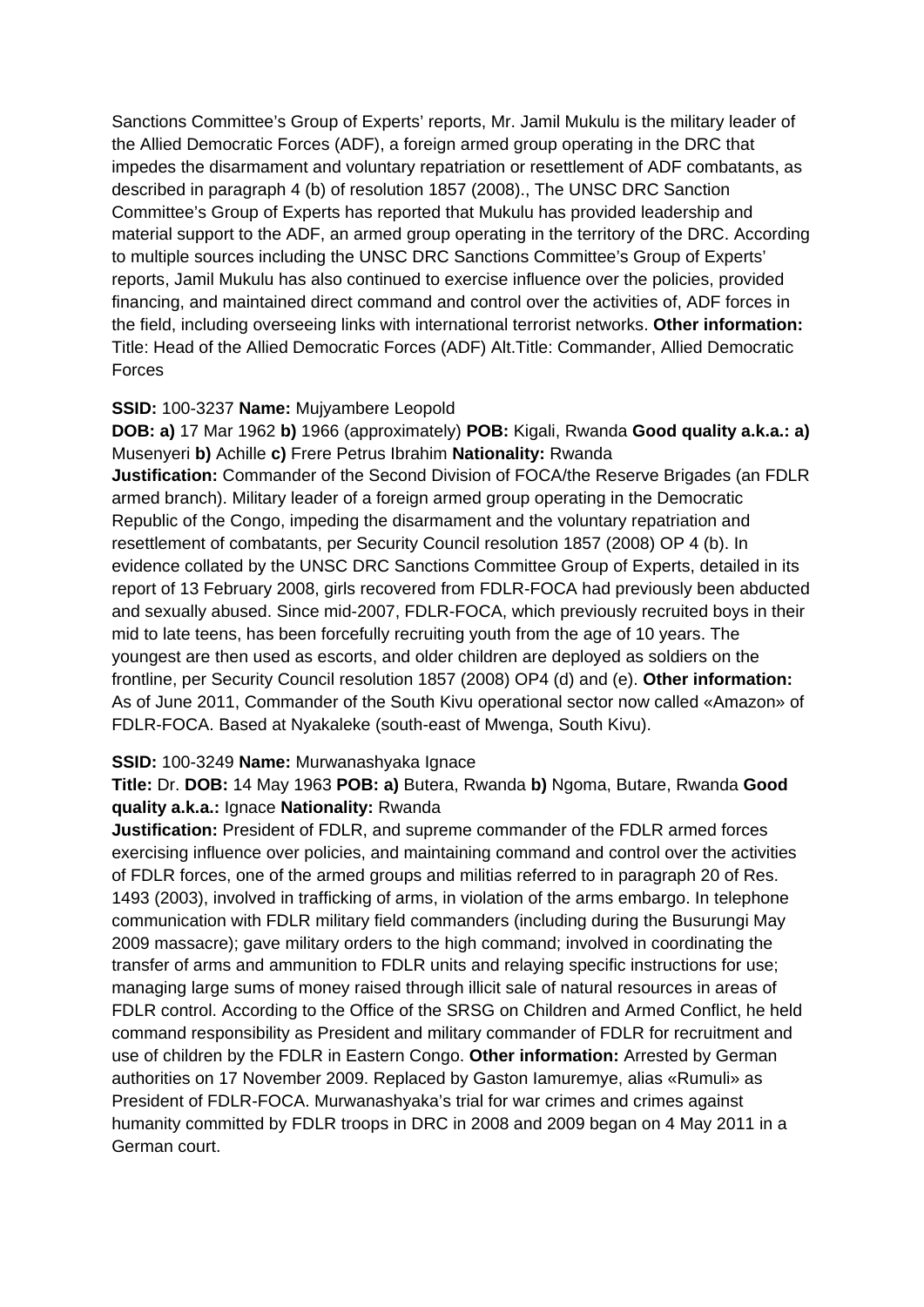## **SSID:** 100-3261 **Name:** Musoni Straton

**DOB: a)** 6 May 1961 **b)** 4 Jul 1961 (approximately) **POB:** Mugambazi, Kigali, Rwanda **Good quality a.k.a.:** IO Musoni **Nationality:** Rwanda

**Justification:** Through his leadership of the FDLR, a foreign armed group operating in the DRC, Musoni is impeding the disarmament and voluntary repatriation or resettlement of combatants belonging to those groups, in breach of resolution 1649 (2005). **Other information:** Arrested by German authorities on 17 November 2009. Musoni's trial for war crimes and crimes against humanity committed by FDLR troops in DRC in 2008 and 2009 began on 4 May 2011 in a German court. Replaced as 1st Vice-President of the FDLR by Sylvestre Mudacumura.

## **SSID:** 100-3272 **Name:** Mutebutsi Jules

**DOB:** 1964 **POB:** Minembwe South Kivu **Good quality a.k.a.: a)** Jules Mutebusi **b)** Jules Mutebuzi **c)** Colonel Mutebutsi **Nationality:** Congo DR

**Justification:** Joined forces with other renegade elements of former RCD-G to take town of Bukavu in May 2004 by force. Implicated in the receipt of weapons outside of FARDC structures and provision of supplies to armed groups and militia mentioned in paragraph 20 of Res. 1493 (2003), in violation of the arms embargo. **Other information:** Former FARDC Deputy Military Regional Commander of 10th MR in April 2004, dismissed for indiscipline. In December 2007, he was arrested by Rwandan authorities when he tried to cross the border into DRC. He has lived since in semi-liberty in Kigali, (not authorized to leave the country).

# **SSID:** 100-3284 **Name:** Ngudjolo Matthieu Chui

## **Good quality a.k.a.:** Cui Ngudjolo

**Justification:** FNI Chief of Staff and former Chief of Staff of the FRPI, exercising influence over policies and maintaining command and control over the activities of FRPI forces, one of the armed groups and militias referred to in paragraph 20 of Res. 1493 (2003), responsible for trafficking of arms, in violation of the arms embargo. According to the Office of the SRSG on Children and Armed Conflict, he was responsible for recruitment and use of children under 15 years old in Ituri in 2006. **Other information:** Arrested by MONUC in Bunia in October 2003. Surrendered by the Government of the DRC to the International Criminal Court on 7 February 2008.

## **SSID:** 100-3290 **Name:** Njabu Floribert Ngabu

**Good quality a.k.a.: a)** Floribert Njabu **b)** Floribert Ndjabu **c)** Floribert Ngabu Ndjabu **Justification:** President of FNI, one of the armed groups and militias referred to in paragraph 20 of Res. 1493 (2003), involved in the trafficking of arms, in violation of the arms embargo. **Other information:** Under house arrest in Kinshasa since March 2005 for FNI involvement in human rights abuses.Transferred to The Hague on 27 March 2011 to testify in the ICC Germain Katanga and Mathieu Ngudjolo trials.

## **SSID:** 100-3297 **Name:** Nkunda Laurent

**DOB: a)** 6 Mar 1967 **b)** 2 Mar 1967 **POB:** North Kivu/Rutshuru **Good quality a.k.a.: a)**  Laurent Nkunda Bwatare **b)** Laurent Nkundabatware **c)** Laurent Nkunda Mahoro Batware **d)**  Laurent Nkunda Batware **e)** Nkunda Mihigo Laurent **f)** Chairman **g)** General Nkunda **h)** Papa Six **Nationality:** Congo DR

**Justification:** Joined forces with other renegade elements of former RCD-G to take Bukavu in May 2004 by force. In receipt of weapons outside of FARDC in violation of the arms embargo. According to the Office of the SRSG on Children and Armed Conflict, he was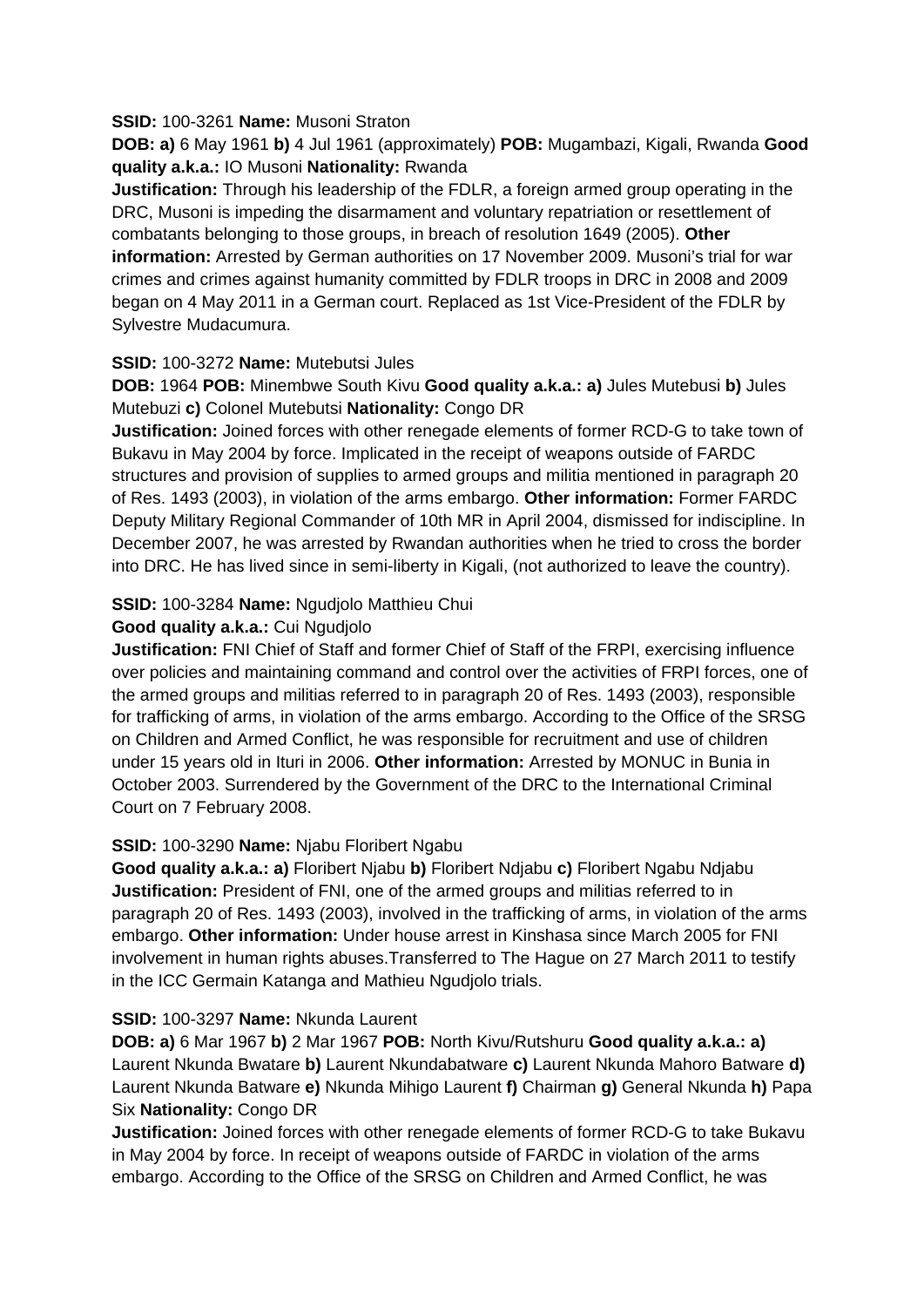responsible for 264 cases of recruitment and use of children by troops under his command in North Kivu from 2002 to 2009. **Other information:** Former RCD-G General. Founder, National Congress for the People's Defense, 2006; Senior Officer, Rally for Congolese Democracy-Goma (RCD-G), 1998–2006; Officer Rwandan Patriotic Front (RPF), 1992– 1998. Laurent Nkunda was arrested by Rwandan authorities in Rwanda in January 2009 and replaced as the commander of the CNDP. Since then, he has been under house arrest in Kigali, Rwanda. DRC Government's request to extradite Nkunda for crimes committed in eastern DRC has been refused by Rwanda. In 2010, Nkunda's appeal for illegal detention was rejected by Rwandan court in Gisenyi, ruling that the matter should be examined by a military court. Nkunda's lawyers initiated a procedure with the Rwandan Military court. Retains some influence over certain elements of the CNDP.

# **SSID:** 100-3315 **Name:** Nsanzubukire Felicien

# **DOB:** 1967 **POB: a)** Murama **b)** Kinyinya **c)** Rubungo **d)** Kigali, Rwanda **Good quality a.k.a.:** Fred Irakeza **Nationality:** Rwanda

**Justification:** Felicien Nsanzubukire supervised and coordinated the trafficking of ammunition and weapons between at least November 2008 and April 2009 from the United Republic of Tanzania, via Lake Tanganyika, to FDLR units based in the Uvira and Fizi areas of South Kivu. **Other information:** 1st battalion leader of the FDLR-FOCA, based in the Uvira-Sange area of South Kivu. A member of the FDLR since at least 1994 and operating in eastern DRC since October 1998. As of June 2011, based in Magunda, Mwenga territory, South Kivu.

# **SSID:** 100-3325 **Name:** Ntawunguka Pacifique

**DOB: a)** 1 Jan 1964 **b)** 1964 (approximately) **POB:** Gaseke, Gisenyi Province, Rwanda **Good quality a.k.a.: a)** Colonel Omega **b)** Nzeri **c)** Israel **d)** Pacifique Ntawungula **Nationality:** Rwanda

**Justification:** Commander of the First Division of FOCA (an FDLR armed wing). Military leader of a foreign armed group operating in the Democratic Republic of the Congo, impeding the disarmament and the voluntary repatriation and resettlement of combatants, in violation of Security Council resolution 1857 (2008) OP 4 (b). In evidence collated by the UNSC DRC Sanctions Committee Group of Experts, detailed in its report of 13 February 2008, girls recovered from FDLR-FOCA had previously been abducted and sexually abused. Since mid-2007, FDLR-FOCA, which previously recruited boys in their mid to late teens, has been forcefully recruiting youth from the age of 10 years. The youngest are then used as escorts, and older children are deployed as soldiers on the frontline, in violation of Security Council resolution 1857 (2008) OP4 (d) and (e). **Other information:** Commander, Operational Sector North Kivu «SONOKI» of FDLR-FOCA. As of June 2011, based at Matembe, North Kivu. Received military training in Egypt.

# **SSID:** 100-3339 **Name:** Nyakuni James

# **Nationality:** Uganda

**Justification:** Trade partnership with Jérôme Kakwavu, particularly smuggling across the DRC/Uganda border, including suspected smuggling of weapons and military material in unchecked trucks. Violation of the arms embargo and provision of assistance to armed groups and militia referred to in paragraph 20 of Res. 1493 (2003), including financial support that allows them to operate militarily.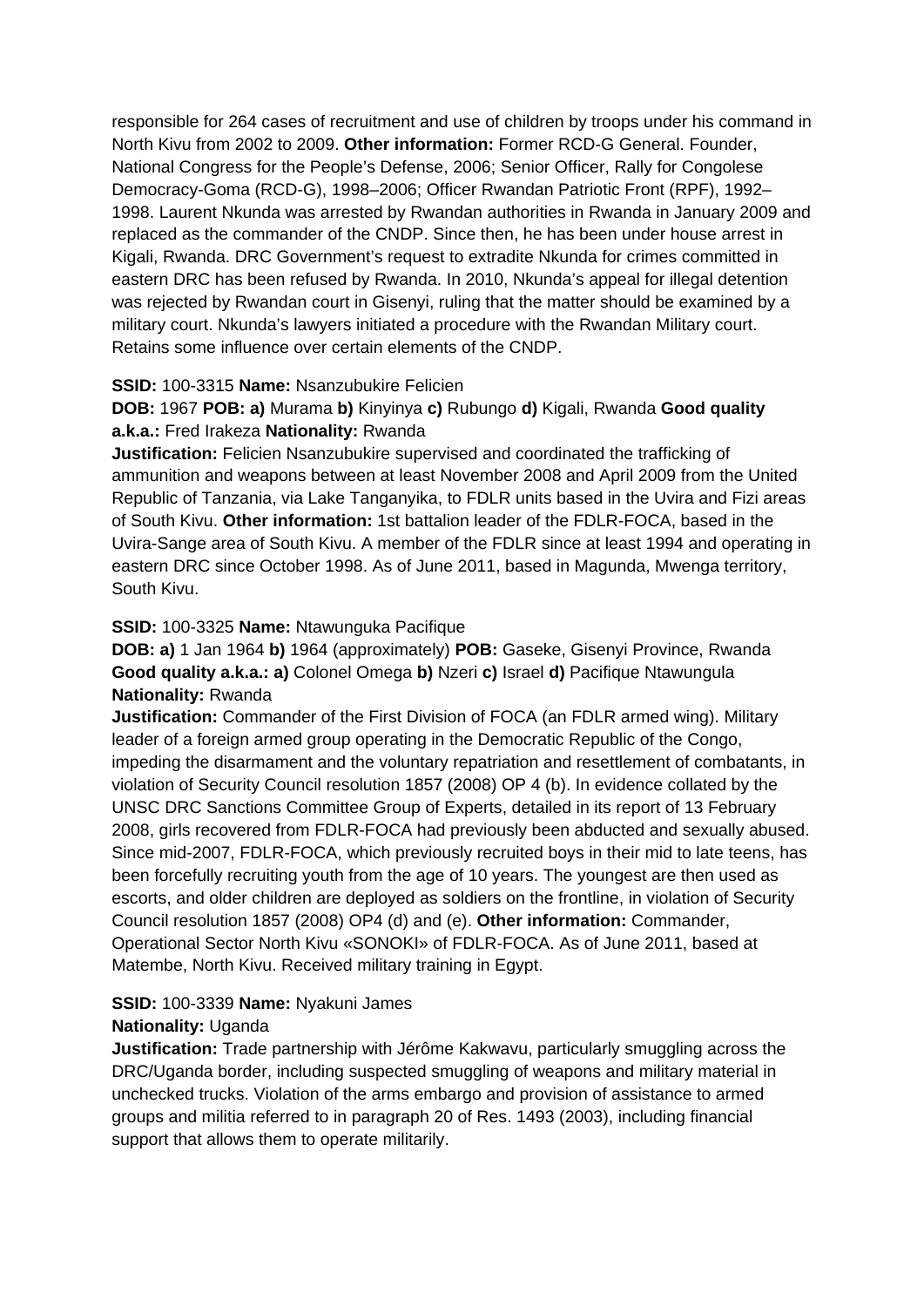## **SSID:** 100-3344 **Name:** Nzeyimana Stanislas

**DOB: a)** 1 Jan 1966 **b)** 1967 (approximately) **c)** 28 Aug 1966 **POB:** Mugusa (Butare), Rwanda **Good quality a.k.a.: a)** Deogratias Bigaruka Izabayo **b)** Bigaruka **c)** Bigurura **d)**  Izabayo Deo **e)** Jules Mateso Mlamba

**Justification:** Deputy Commander of the FOCA (an FDLR armed branch). Military leader of a foreign armed group operating in the Democratic Republic of the Congo, impeding the disarmament and the voluntary repatriation and resettlement of combatants, per Security Council resolution 1857 (2008) OP 4 (b). In evidence collated by the UNSC DRC Sanctions Committee Group of Experts, detailed in its report of 13 February 2008, girls recovered from FDLR-FOCA had previously been abducted and sexually abused. Since mid-2007, FDLR-FOCA, which previously recruited boys in their mid to late teens, has been forcefully recruiting youth from the age of 10 years. The youngest are then used as escorts, and older children are deployed as soldiers on the frontline, per Security Council resolution 1857 (2008) OP4 (d) and (e). **Other information:** Rwandan Deputy commander of the FDLR-FOCA. As of June 2011, based at Mukoberwa, North Kivu.

# **SSID:** 100-3361 **Name:** Ozia Manio Dieudonné

**DOB:** 6 Jul 1949 **POB:** Ariwara, Congo DR **Good quality a.k.a.: a)** Ozia Mazio **b)** Omari **c)**  Mr Omari **Nationality:** Congo DR

**Justification:** Financial schemes with Jérôme Kakwavu and FAPC and smuggling across the DRC/Uganda border, allowing supplies and cash to be made available to Kakwavu and his troops. Violation of the arms embargo, including by providing assistance to armed groups and militia referred to in paragraph 20 of Res. 1493 (2003). **Other information:** While president of the Fédération des entreprises congolaises (FEC) in Aru territory, Dieudonné Ozia Mazio is believed to have died in Ariwara on 23 September 2008.

# **SSID:** 100-3373 **Name:** Sheka Ntabo Ntaberi

**DOB:** 4 May 1976 **POB:** Walikale Territory, Congo DR **Nationality:** Congo DR **Justification:** Ntabo Ntaberi Sheka, Commander-in-Chief of the political branch of the Mayi Mayi Sheka, is the political leader of a Congolese armed group that impedes the disarmament, demobilization, or reintegration of combatants. The Mayi Mayi Sheka is a Congo-based militia group that operates from bases in Walikale territory in eastern DRC. The Mayi Mayi Sheka group has carried out attacks on mines in eastern DRC, including taking over the Bisiye mines and extorting from locals. Ntabo Ntaberi Sheka has also committed serious violations of international law involving the targeting of children. Ntabo Ntaberi Sheka planned and ordered a series of attacks in Walikale territory from 30 July to 2 August, 2010, to punish local populations accused of collaborating with Congolese Government forces. In the course of the attacks, children were raped and were abducted, subjected to forced labor and subjected to cruel, inhumane or degrading treatment. The Mayi Mayi Sheka militia group also forcibly recruits boys and holds children in their ranks from recruitment drives. **Other information:** Commander-in-Chief, Nduma Defence of Congo, Mayi Mayi Sheka group.

# **SSID:** 100-3382 **Name:** Taganda Bosco

**DOB: a)** 1973 **b)** 1974 **POB:** Bigogwe, Rwanda **Good quality a.k.a.: a)** Bosco Ntaganda **b)**  Bosco Ntagenda **c)** General Taganda **d)** Lydia **e)** Terminator **f)** Tango Romeo **g)** Tango **h)**  Major **Nationality:** Congo DR

**Justification:** UPC/L military commander, exercising influence over policies and maintaining command and control over the activities of UPC/L, one of the armed groups and militias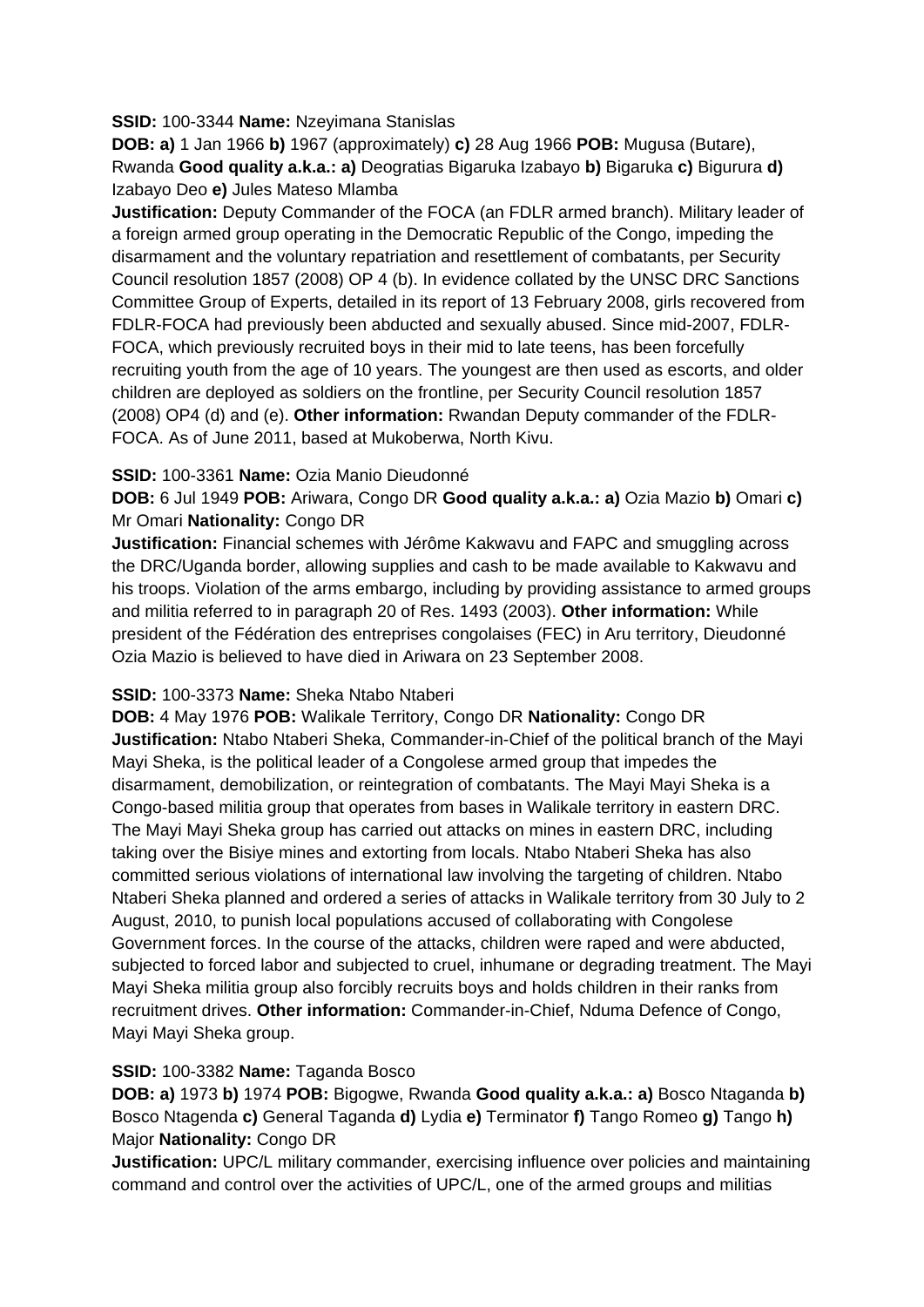referred to in paragraph 20 of Res. 1493 (2003), involved in the trafficking of arms, in violation of the arms embargo. He was appointed General in the FARDC in December 2004 but refused to accept the promotion, therefore remaining outside of the FARDC. According to the Office of the SRSG on Children and Armed Conflict, he was responsible for recruitment and use of children in Ituri in 2002 and 2003, and 155 cases of direct and/or command responsibility for recruitment and use of children in North Kivu from 2002 to 2009. As CNDP Chief of Staff, had direct and command responsibility for the massacre at Kiwanja (November 2008). **Other information:** Born in Rwanda, he moved to Nyamitaba, Masisi territory, North Kivu, when he was a child. As of June 2011, he resides in Goma and owns large farms in Ngungu area, Masisi territory, North Kivu. Nominated FARDC Brigadier-General by Presidential Decree on 11 December 2004, following Ituri peace agreements. Formerly Chief of Staff in CNDP military commander since the arrest of Laurent Nkunda in January 2009. Since January 2009, de facto Deputy Commander of consecutive anti-FDLR operations «Umoja Wetu», «Kimia II» and «Amani Leo» in North and South Kivu.

### **SSID:** 100-3400 **Name:** Zimurinda Innocent

**DOB: a)** 1 Oct 1975 **b)** 1975 **POB:** Ngungu, Masisi Territory, North Kivu Province, Congo DR **Good quality a.k.a.:** Zimulinda **Nationality:** Congo DR

**Justification:** According to multiple sources, Lt Col Innocent Zimurinda, in his capacity as one of the commanders of the FARDC 231st Brigade, gave orders that resulted in the massacre of over 100 Rwandan refugees, mostly women and children, during an April 2009 military operation in the Shalio area. The UNSC DRC Sanctions Committee's Group of Experts reported that Lt Col Innocent Zimurinda was witnessed first hand refusing to release three children from his command in Kalehe, on August 29, 2009. According to multiple sources, Lt Col Innocent Zimurinda, prior to the CNDP's integration into FARDC, participated in a November 2008 CNDP operation that resulted in the massacre of 89 civilians, including women and children, in the region of Kiwanja. In March 2010, 51 human rights groups working in eastern DRC alleged that Zimurinda was responsible for multiple human rights abuses involving the murder of numerous civilians, including women and children, between February 2007 and August 2007. Zimurinda was accused in the same complaint of responsibility for the rape of a large number of women and girls. According to a May 21, 2010, statement by the Special Representative of the Secretary General for Children and Armed Conflict, Innocent Zimurinda has been involved in the arbitrary execution of child soldiers, including during operation Kimia II. According to the same statement, he denied access by the UN Mission in the DRC (MONUC) to screen troops for minors. According to the UNSC DRC Sanctions Committee's Group of Experts, Lt Col Zimurinda holds direct and command responsibility for child recruitment and for maintaining children within troops under his command. **Other information:** Colonel in the FARDC. Integrated in the FARDC in 2009 as a Lieutenant Colonel, brigade commander in FARDC Kimia II Ops, based in Ngungu area. In July 2009, Zimurinda was promoted to full Colonel and became FARDC Sector commaner in Ngungu and subsequently in Kitchanga in FARDC Kimia II and Amani Leo Operations. Whereas Zimurinda did not appear in the 31 December 2010 DRC Presidential ordinance nominating high FARDC officers, Zimurinda de facto maintained his command position of FARDC 22nd sector in Kitchanga and wears the newly issued FARDC rank and uniform. He remains loyal to Bosco Ntaganda. In December 2010, recruitment activities carried out by elements under the command of Zimurinda were denounced in open source reports.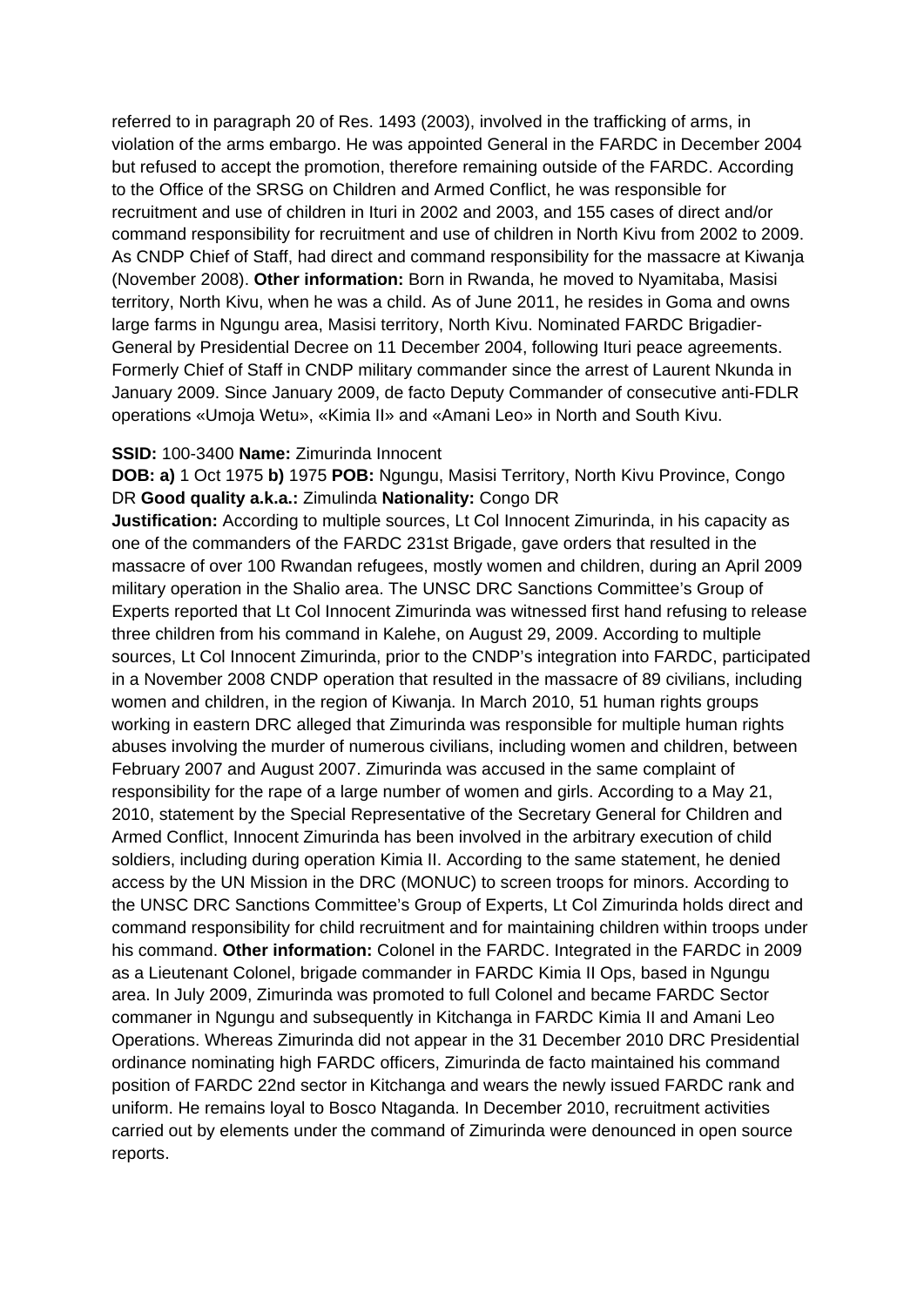## **SSID:** 100-22941 **Name:** Makenga Sultani

**DOB:** 25 Dec 1973 **POB:** Rutshuru, Congo **Good quality a.k.a.: a)** Colonel Sultani Makenga **b)** Emmanuel Sultani Makenga **Nationality:** Congo

**Justification:** Sultani Makenga is a military leader of the «mouvement du 23 Mars» (M23) group operating in the Democratic Republic of the Congo (DRC). As a leader of M23 (also known as the Congolese Revolutionary Army), Sultani Makenga has committed and is responsible for serious violations of international law involving the targeting of women and children in situations of armed conflict, including killing and maiming, sexual violence, abduction, and forced displacement. He has also been responsible for violations of international law related to M23's actions in recruiting or using children in armed conflict in the DRC. Under the command of Sultani Makenga, M23 has carried out extensive atrocities against the civilian population of the DRC. According to testimonies and reports, the militants operating under the command of Sultani Makenga have conducted rapes throughout Rutshuru territory against women and children, some of whom have been as young as 8 years old, as part of a policy to consolidate control in Rutshuru territory. Under Makenga's command, M23 has conducted extensive forced recruitment campaigns of children in the DRC and in the region, as well as killing, maiming, and injuring scores of children. Many of the forced child recruits have been under the age of 15. Makenga has also been reported to be the recipient of arms and related materiel in violation of measures taken by the DRC to implement the arms embargo, including domestic ordinances on the importing and possession of arms and related materiel. Makenga's actions as the leader of M23 have included serious violations of international law and atrocities against the civilian population of the DRC, and have aggravated the conditions of insecurity, displacement, and conflict in the region. **Other information:** Military leader of the «mouvement du 23 Mars» (M23) group operating in the Democratic Republic of the Congo.

# **SSID:** 100-23709 **Name:** Ngaruye Wa Myamuro Baudoin

**DOB:** 1978 **POB:** Lusamambo, Lubero territory, Congo DR **Good quality a.k.a.:** Colonel Baudoin Ngaruye **Identification document:** Other No. 1-78-09-44621-80, Congo (FARDC ID)

**Justification:** In April 2012, Ngaruye commanded the ex-CNDP mutiny, known as the Mouvement du 23 Mars (M23), under the orders of General Ntaganda. He is currently the third highest ranking military commander within the M23. The Group of experts on the DRC previously recommended him for designation in 2008 and 2009. He is responsible for and has committed severe violations of human rights and international law. He recruited and trained hundreds of children between 2008 and 2009 and then towards the end of 2010 for the M23. He has committed killing, maiming and abductions, often targeting women. He is responsible for executions and torture of deserters within the M23. In 2009 within the FARDC, he gave the orders to kill all men in Shalio village of Walikale. He also provided weapons, munitions and salaries in Masisi and Walikale under the direct orders from Ntaganda. In 2010 he orchestrated the forced displacement and expropriation of populations in the area of Lukopfu. He has also been extensively involved in criminal networks within the FARDC deriving profits from the mineral trade which led to tensions and violence with Colonel Innocent Zimurinda in 2011. **Other information:** Military leader of the Mouvement du 23 Mars (M23). **Modifications:** Listed on 19 Dez 2012

## **SSID:** 100-23719 **Name:** Kaina Innocent

**POB:** Bunagana, Rutshuru territory, Congo DR **Good quality a.k.a.: a)** Colonel Innocent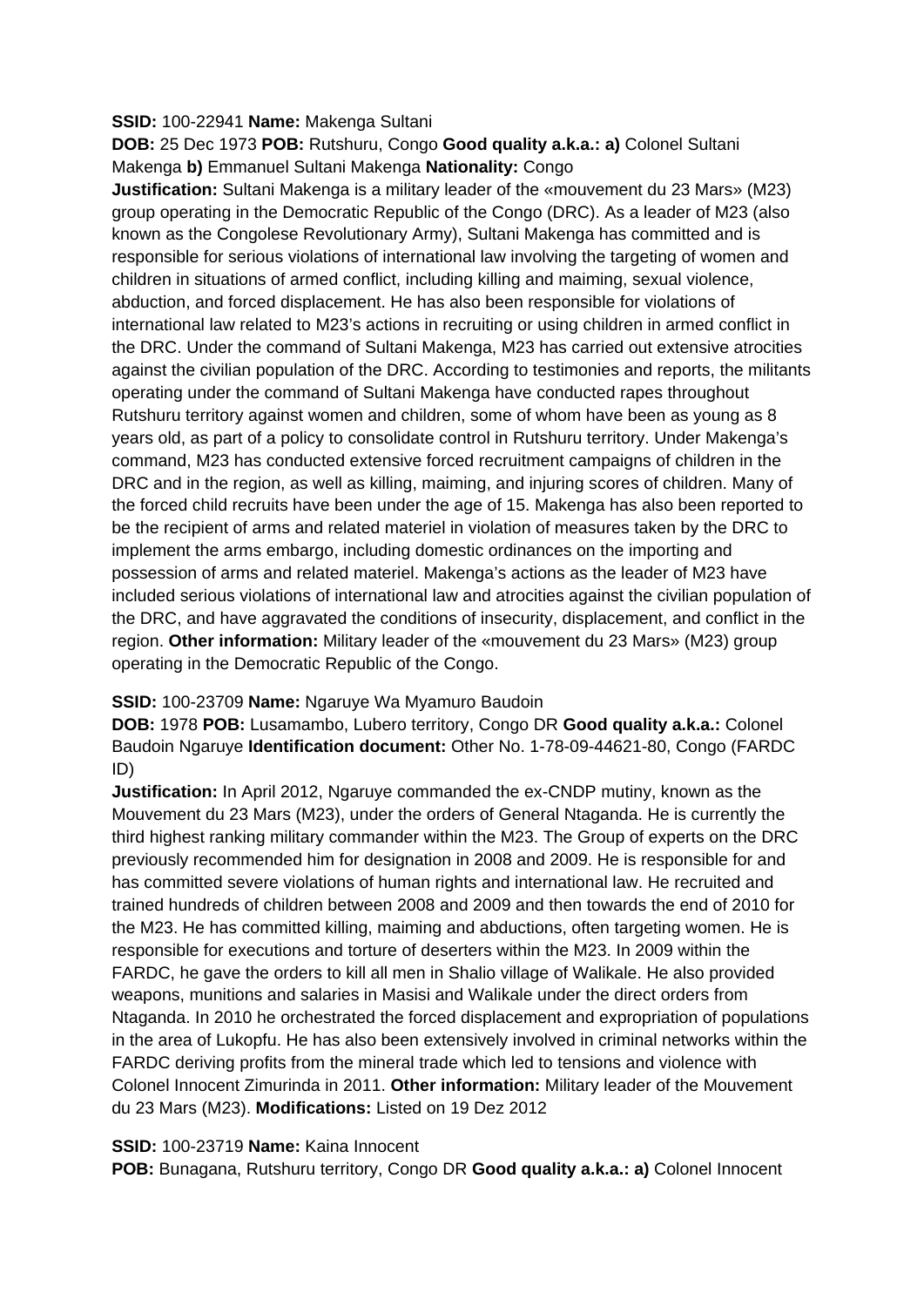### Kaina **b)** India Queen

**Justification:** Innocent Kaina is currently a Sector commander in the Mouvement du 23 Mars (M23). He is responsible for and has committed serious violations of international law and human rights. In July 2007 the Garrison Military Tribunal of Kinshasa found Kaina responsible for crime against humanity committed in the District of Ituri, between May 2003 and December 2005. He was released in 2009 as part of the peace agreement between the Congolese government and the CNDP. Within the FARDC in 2009, he has been guilty of executions, abductions and maiming in Masisi territory. As Commander under the orders of General Ntaganda, he initiated the ex-CNDP mutiny in Rutshuru territory in April 2012. He ensured the security of the mutineers out of Masisi. Between May and August 2012, he oversaw the recruitment and training of over 150 children for the M23 rebellion, shooting the boys who had tried to escape. In July 2012 he travelled to Berunda and Degho for mobilization and recruitment activities for the M23. **Modifications:** Listed on 19 Dez 2012

### **Entities**

**SSID:** 100-23799 **Name:** Forces démocratiques de libération du Rwanda (FDLR) **Good quality a.k.a.: a)** Forces démocratiques de libération du Rwanda **b)** FDLR **c)** Force Combattante Abacunguzi **d)** FOCA **e)** Combatant Force for the Liberation of Rwanda **Justification: a)** The Forces démocratiques de libération du Rwanda (FDLR) is one of the largest foreign armed groups operating in the territory of the Democratic Republic of the Congo (DRC). The group was formed in 2000, and, as detailed below, has committed serious violations of international law involving the targeting of women and children in armed conflict in the DRC, including killing and maiming, sexual violence, and forced displacement. **b)** According to a 2010 report from Amnesty International on Human Rights in the DRC, the FDLR were responsible for the killings of ninety-six civilians in Busurguni, Walikali territory. Some of the victims were burned alive in their homes. **c)** According to a 2010 report from Amnesty International on Human Rights in the DRC, in June 2010, an NGO medical centre reported around sixty cases a month of girls and women who had been raped in the southern Lubero territory, North-Kivu armed groups including the FDLR. **d)** According to a December 20, 2010 report from Human Rights Watch (HRW), there has been documented evidence of the FDLR actively conducting child recruitment. HRW has identified at least 83 Congolese children under the age of 18, some as young as 14, who have been forcibly recruited by the FDLR. **e)** In January of 2012, HRW reported that FDLR combatants attacked numerous villages in the Masisi territory, killing six civilians, raping two women, and abducting at least 48 people whose whereabouts remain unknown. According to a June 2012 report from HRW, in May 2012 FDLR fighters attacked civilians in Kamananga and Lumenje, in South Kivu province, as well as in Chambucha, Walikale territory, and villages in the Ufumandu area of Masisi territory, North Kivu province. In these attacks, FDLR fighters with machetes and knives hacked to death dozens of civilians, including numerous children. **f)** According to the June 2012 Group of Experts Report, the FDLR attacked several villages in South Kivu from December 31, 2011 to January 4, 2012. A United Nations investigation confirmed that at least 33 persons, including 9 children and 6 women, had been killed, either burned alive, decapitated or shot during the attack. In addition, one woman and one girl had been raped. **g)** The June 2012 Group of Experts Report also states that a United Nations investigation confirmed that the FDLR massacred at least 14 civilians, including 5 women and 5 children in South Kivu in May 2012. According to the November 2012 Group of Experts report, the UN documented at least 106 incidents of sexual violence committed by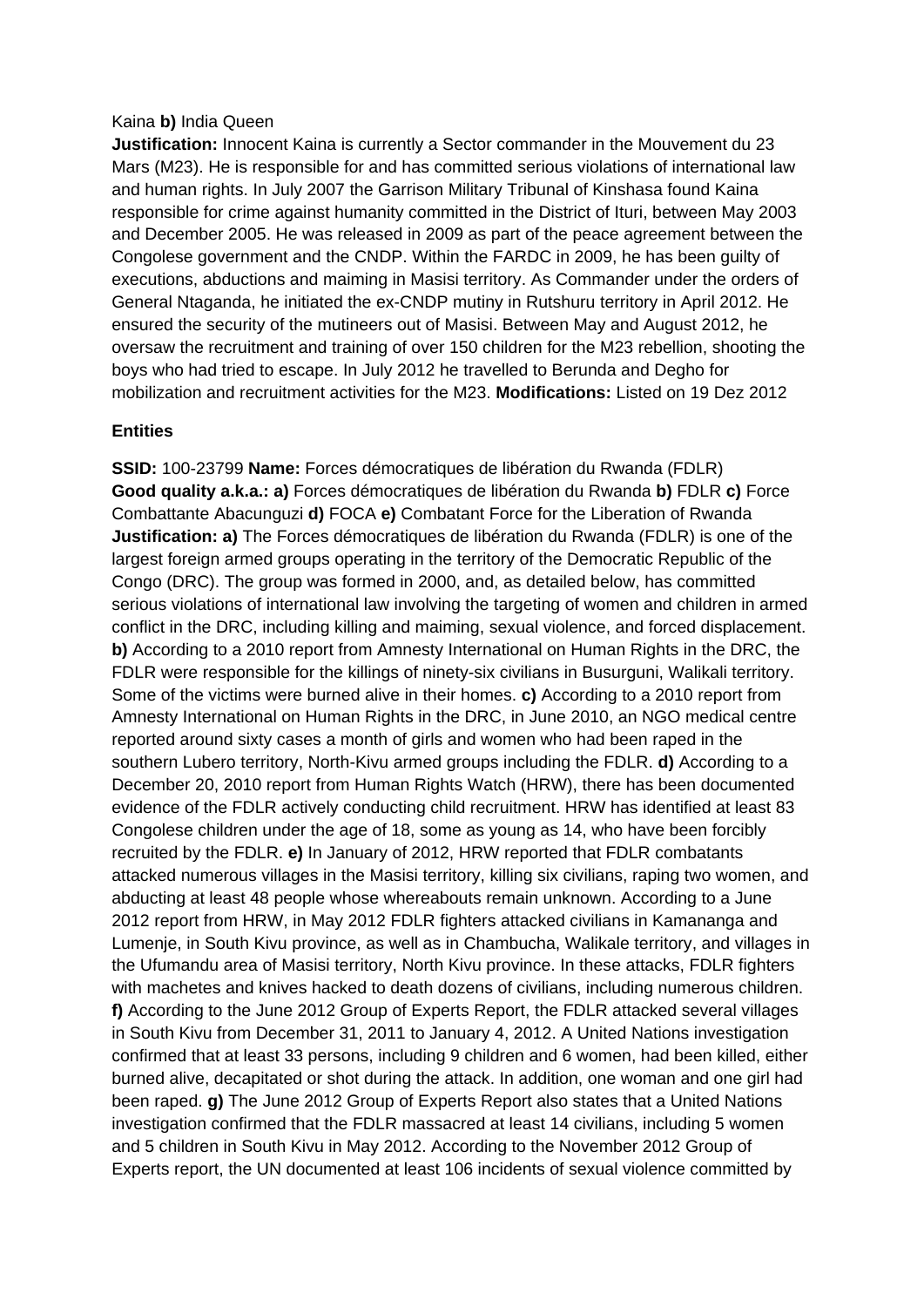the FDLR between December 2011 and September 2012. The November 2012 Group of Experts report notes that, according to a UN investigation, the FDLR raped seven women in the night of 10 March 2012, including a minor, in Kalinganya, Kabare territory. The FDLR attacked the village again on 10 April 2012 and raped three of the women for the second time. The November 2012 Group of Experts report also reports 11 killings by the FDLR in Bushibwambombo, Kalehe on 6 April 2012, and FDLR involvement in 19 further killings in Masisi territory, including five minors and six women, in May. **Other information: a)**  Location: North and South Kivu, DRC **b)** fdlr@fmx.de; fldrrse@yahoo.fr; fdlr@gmx.net **Modifications:** Listed on 5 Feb 2013

## **SSID:** 100-23811 **Name:** M23

**Justification: a)** The Mouvement Du 23 Mars (M23) is an armed group operating in the Democratic Republic of the Congo (DRC) that has been the recipient in the territory of the DRC of arms and related materiel, including advice, training, and assistance related to military activities. Several eyewitness testimonies state that M23 receives general military supplies from the Rwandan Defense Forces (RDF) in the form of weapons and ammunition in addition to materiel support for combat operations. **b)** M23 has been complicit in and responsible for committing serious violations of international law involving the targeting of women and children in situations of armed conflict in the DRC including killing and maiming, sexual violence, abduction, and forced displacement. According to numerous reports, investigations, and testimonies from eyewitnesses, M23 has been responsible for carrying out mass killings of civilians, as well as raping women and children throughout various regions of the DRC. Several reports indicate that M23 fighters have carried out 46 rapes against women and girls, the youngest of which was 8 years old. In addition to reports of sexual violence, M23 has also carried out extensive forced recruitment campaigns of children into the ranks of the group. It is estimated that M23 has carried out the forced recruitment of 146 young men and boys in the Rutshuru territory alone in eastern DRC since July 2012. Some of the victims have been as young as 15 years old. **c)** The atrocities committed by M23 against the civilian population of the DRC, as well as M23's forced recruitment campaign, and being the recipient of arms and military assistance has dramatically contributed to instability and conflict within the region and in some instances, violated international law. **Modifications:** Listed on 5 Feb 2013

# **SSID:** 100-3410 **Name:** Butembo Airlines (BAL)

## **Address:** Butembo, Congo DR

**Justification:** Kisoni Kambale (deceased on 5 July 2007 and subsequently delisted on 24 April 2008 by the Security Council Committee established pursuant to resolution 1533 (2004)) used his airline to transport FNI gold, rations and weapons between Mongbwalu and Butembo. This constitutes «provision of assistance» to illegal armed groups in breach of the arms embargo of resolutions 1493 (2003) and 1596 (2005). **Other information:** Privatelyowned airline, operates out of Butembo. Since December 2008, BAL no longer holds an aircraft operating license in the DRC.

# **SSID:** 100-3417 **Name:** Congomet Trading House

**Good quality a.k.a.:** Congocom **Address:** Butembo, North Kivu, Congo DR **Justification:** Congomet trading House was owned by Kisoni Kambale (deceased on 5 July 2007 and subsequently delisted on 24 April 2008 by the Security Council Committee established pursuant to resolution 1533 (2004)). Kambale acquired almost all the gold production in the Mongbwalu district, which was controlled by the FNI. The FNI derived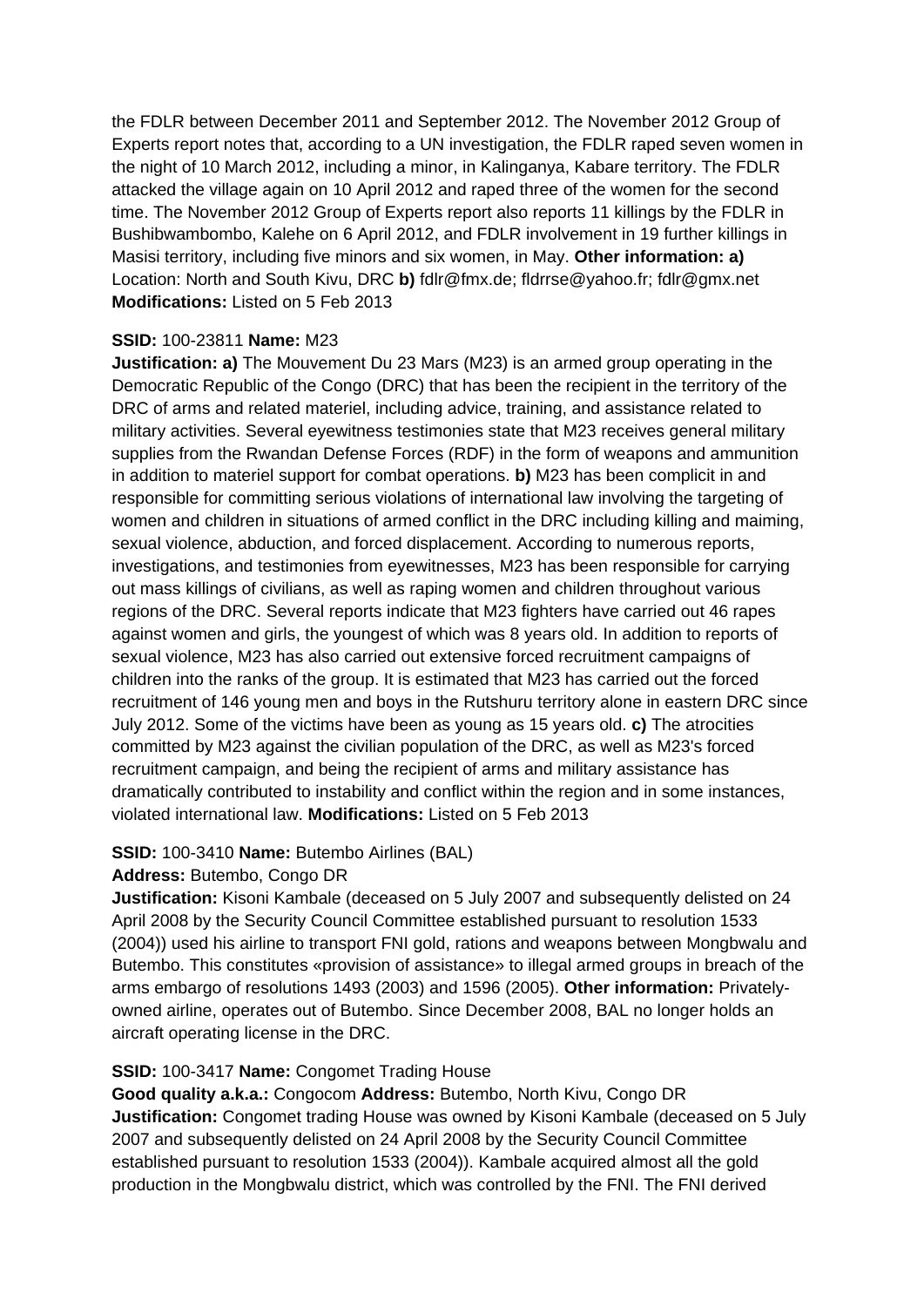substantial income from taxes imposed on this production. This constitutes «provision of assistance» to illegal armed groups in breach of the arms embargo of resolutions 1493 (2003) and 1596 (2005). **Other information:** No longer exists as a gold trading house in Butembo, North Kivu.

**SSID:** 100-3425 **Name:** Compagnie Aerienne Des Grands Lacs (CAGL) **Address: a)** CAGL, Avenue Président Mobutu, Goma, Congo DR **b)** Gisenyi, Rwanda **Justification:** CAGL is a company owned by Douglas Mpamo (CAGL was used to transport arms and ammunition in violation of the arms embargo of resolutions 1493 (2003) and 1596 (2005).

## **SSID:** 100-3433 **Name:** Great Lakes Business Company (GLBC)

**Address: a)** GLBC, P.O.Box 315, Goma, Congo DR **b)** Gisenyi, Rwanda (possibly) **Justification:** GLBC is a company owned by Douglas Mpamo. GLBC was used to transport arms and ammunition in violation of the arms embargo of resolutions 1493 (2003) and 1596 (2005). **Other information:** As of December 2008, GLBC no longer had any operational aircraft, although several aircraft continued flying in 2008 despite UN sanctions

### **SSID:** 100-3440 **Name:** Machanga LTD

### **Address:** Kampala, Uganda

**Justification:** Machanga bought gold through a regular commercial relationship with traders in the DRC tightly linked to militias. This constitutes «provision of assistance» to illegal armed groups in breach of the arms embargo of resolutions 1493 (2003) and 1596 (2005). **Other information:** Gold export company (Directors: Mr. Rajendra Kumar Vaya and Mr. Hirendra M. Vaya). In 2010, assets belonging to Machanga, held in the account of Emirates Gold, were frozen by bank of Nova Scotia Mocatta (UK). The previous owner of Machanga, Rajendra Kumar, and his brother Vipul Kumar, have remained involved in purchasing gold from eastern DRC.

### **SSID:** 100-3447 **Name:** Tous Pour La Paix Et Le Developpement (TPD) **Address:** Goma, North Kivu, Congo DR

**Justification:** Implicated in violation of the arms embargo, by providing assistance to RCD-G, particularly in supplying trucks to transport arms and troops, and also by transporting weapons for distribution to parts of the population in Masisi and Rutshuru, North Kivu, in early 2005. **Other information:** Goma, with provincial committees in South Kivu, Kasai Occidental, Kasai Orientaand Maniema. Officially suspended all activities since 2008. In practice, as of June 2011 TPD offices are open and involved in cases related to returns of IDPs, community reconciliation initiatives, land conflict settlements, etc. The TPD President is Eugene Serufuli and Vice-President is Saverina Karomba. Important members include North Kivu provincial deputies Robert Seninga and Bertin Kirivita

### **SSID:** 100-3454 **Name:** Uganda Commercial Impex (UCI) LTD

**Address: a)** Kajoka Street, Kisemente, Kampala, Uganda (Tel.: +256 41 533 578/9) **b)**  P.O.Box 22709, Kampala, Uganda

**Justification:** UCI bought gold through a regular commercial relationship with traders in the DRC tightly linked to militias. This constitutes «provision of assistance» to illegal armed groups in breach of the arms embargo of resolutions 1493 (2003) and 1596 (2005). **Other information:** Gold export company (Former Directors Mr. J.V. Lodhia – known as «Chuni» – and his son Mr. Kunal Lodhia) In January 2011, Ugandan authorities notified the Committee